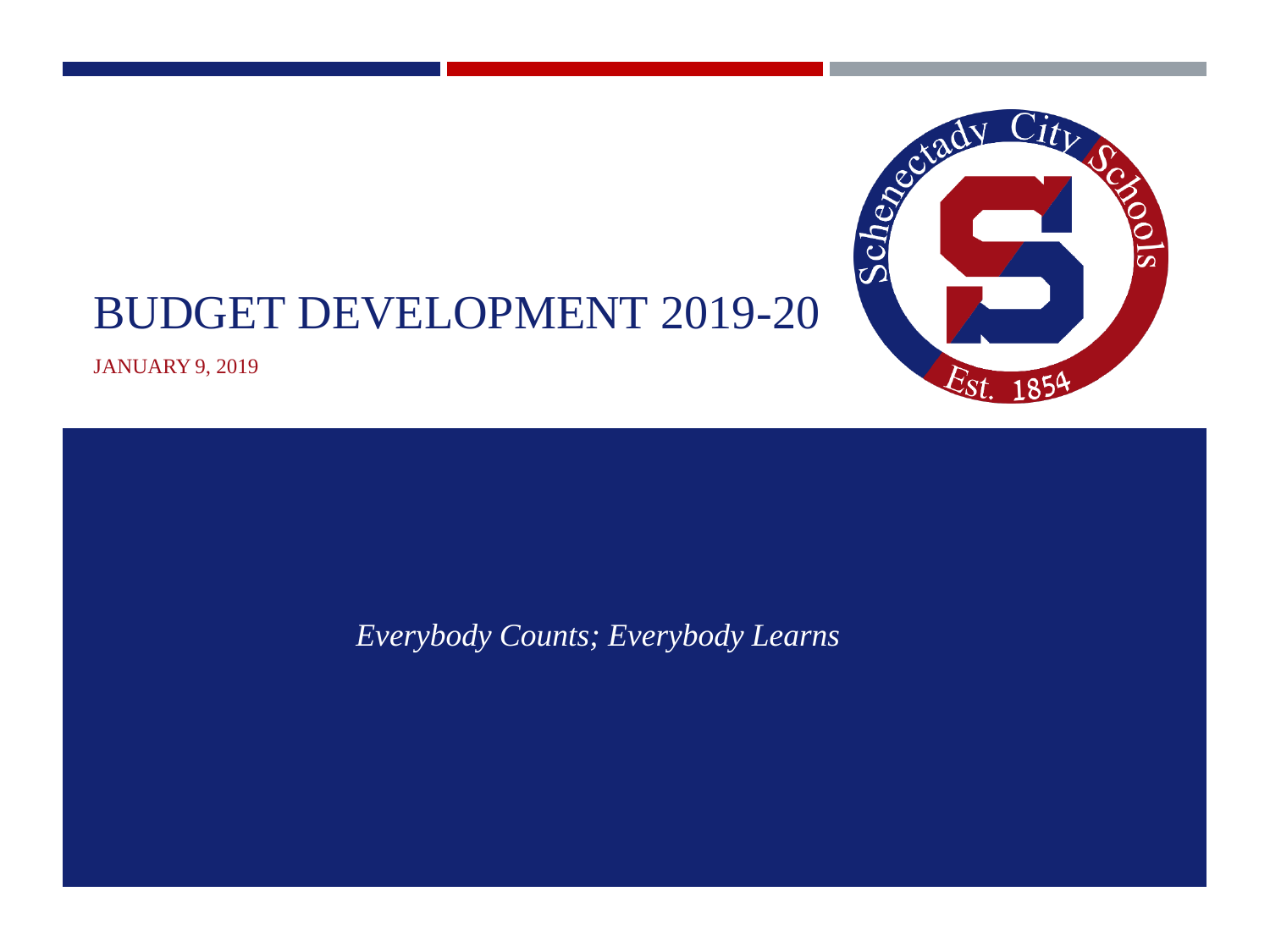#### DISTRICT VISION & GOALS



#### *Vision*

Schenectady City Schools will be a continually improving school district dedicated to excellence in teaching and learning, equity, engagement and efficiency.

#### *Goals*

- To build a school community that supports students' success and which is characterized by creative demonstrated leadership, challenging suitable up-to-date curricula, innovative, varied and engaging methods of teaching and learning, strong community partnerships, and a safe, healthy and supportive climate.
- $\blacksquare$  To build a culture based on high expectations, respect and accountability for performance.
- To communicate effectively with all district stakeholders.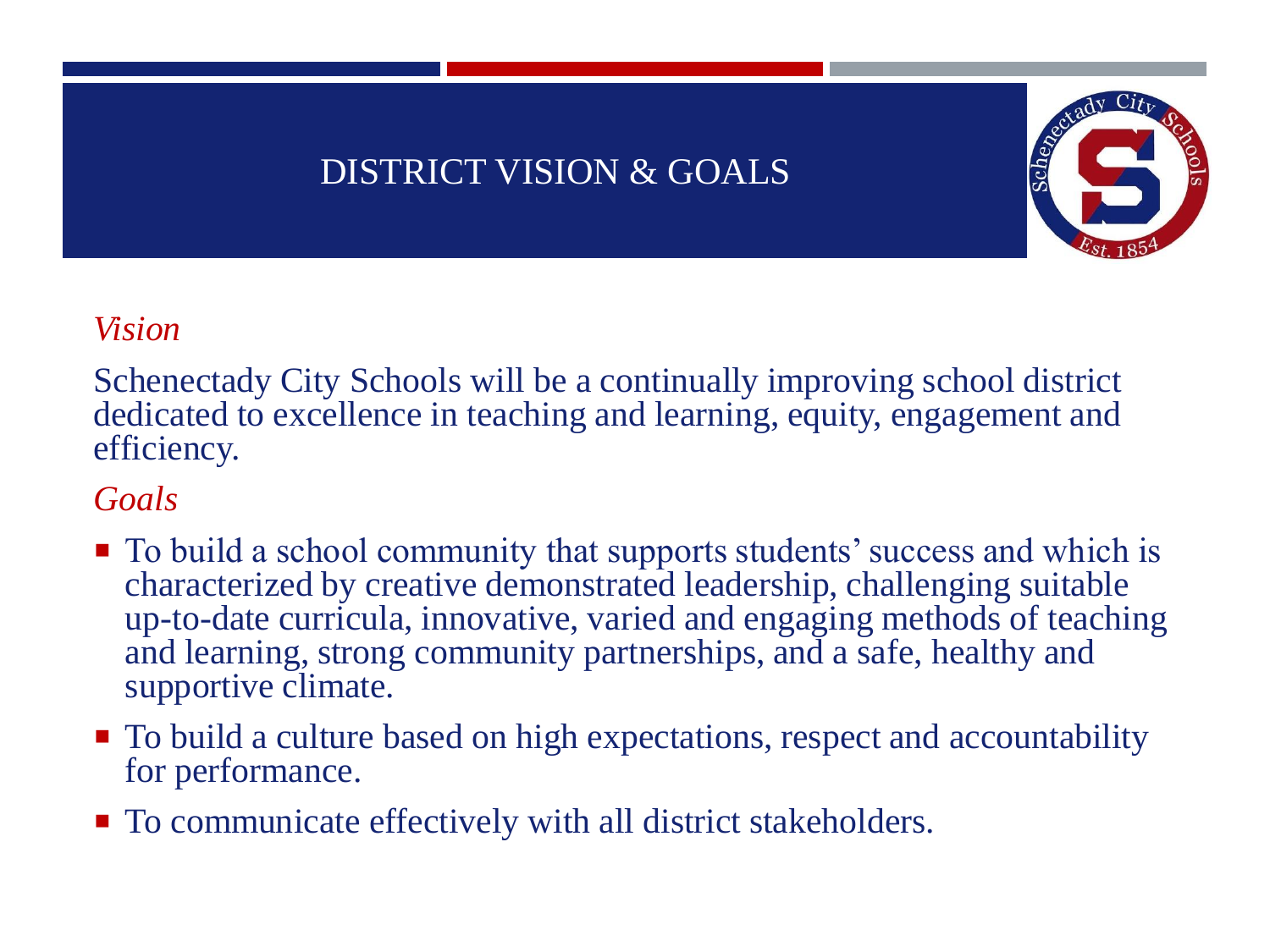

# TIMELINE & MILESTONES

| <b>January 9th</b>   | <b>Presentation of Rollover Budget</b>                     |
|----------------------|------------------------------------------------------------|
| <b>January</b> 23rd  | Executive Budget, Revenue Presentation and Reserves & Fund |
|                      | <b>Balance Presentation</b>                                |
| <b>February 6th</b>  | Presentation of O&M budget and Food Service Fund           |
| <b>February 27th</b> | <b>Presentation of District Support Budget</b>             |
| March 1st            | Submission of Information on Tax Levy Limit levy report    |
| March 13th           | Presentation of Fixed Expenses and Debt Service            |
| March 20th           | Presentation of Curriculum & Instruction Budget            |
| March 27th           | <b>Presentation of Pupil Personnel Services Budget</b>     |
| <b>April 1st</b>     | Projected State Aid based upon State Budget being approved |
| April 3rd            | <b>Presentation of Draft Budget</b>                        |
| April 17th           | Presentation of Final Budget – BOE approval anticipated    |
| April 19th           | Submission of Property Tax Report Card to SED              |
| May 8th              | <b>Public Hearing</b>                                      |
| Mary 2nd -9th        | Budget Newsletter including the Budget Notice mailed       |
| May $21st$           | <b>Budget vote</b>                                         |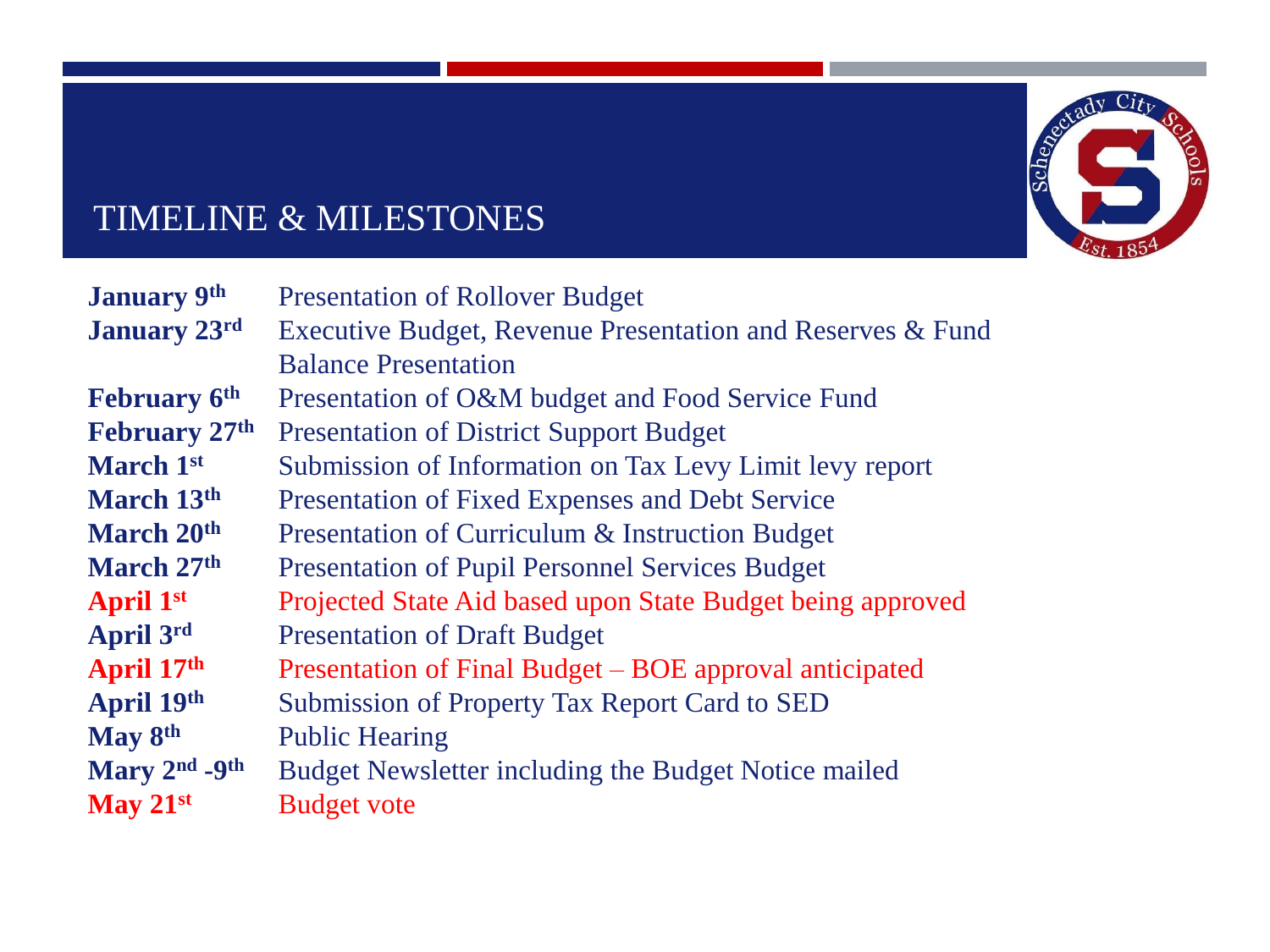# ROLLOVER BUDGET



#### **Assumptions**

- Expenses: Contractual salary increases, Pension rate changes, projected percentage increases in other areas
- **Revenue: 2% increase in Foundation Aid, No change to Tax Levy, and no use of** appropriated fund balance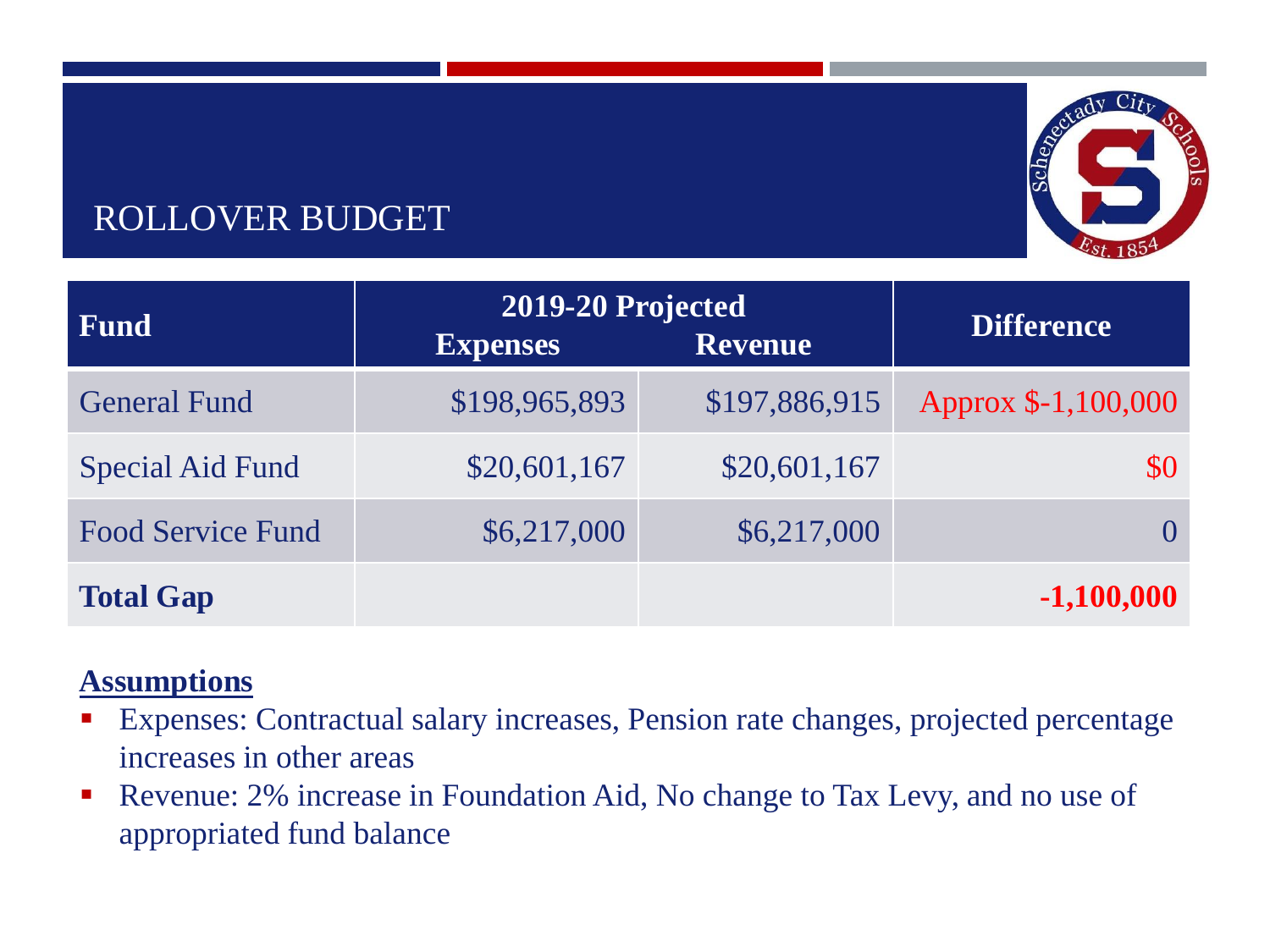### 2018-19 BUDGET - \$221.2 MILLION



City City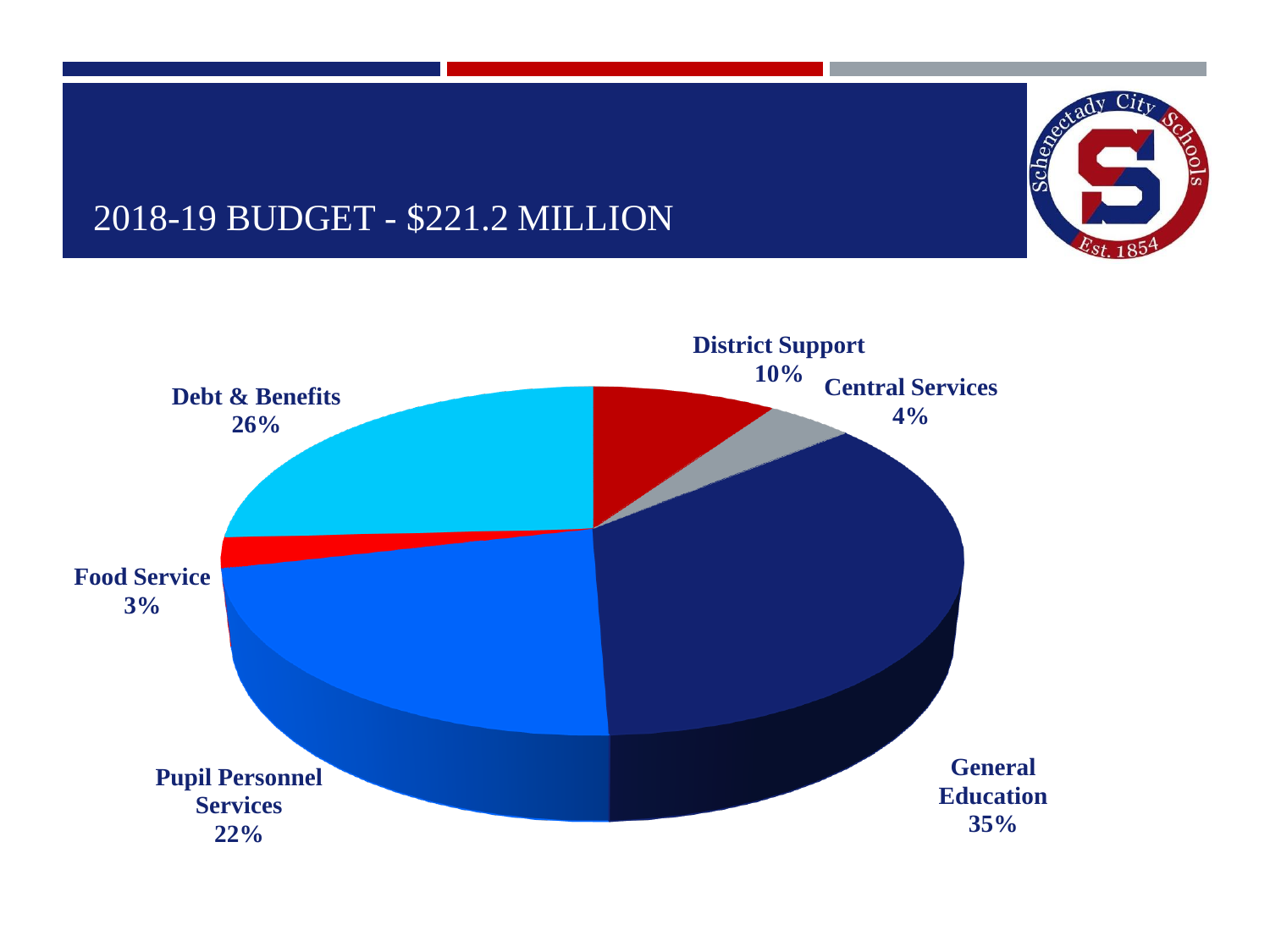

## 2018-19 GENERAL FUND \$194.4 MILLION

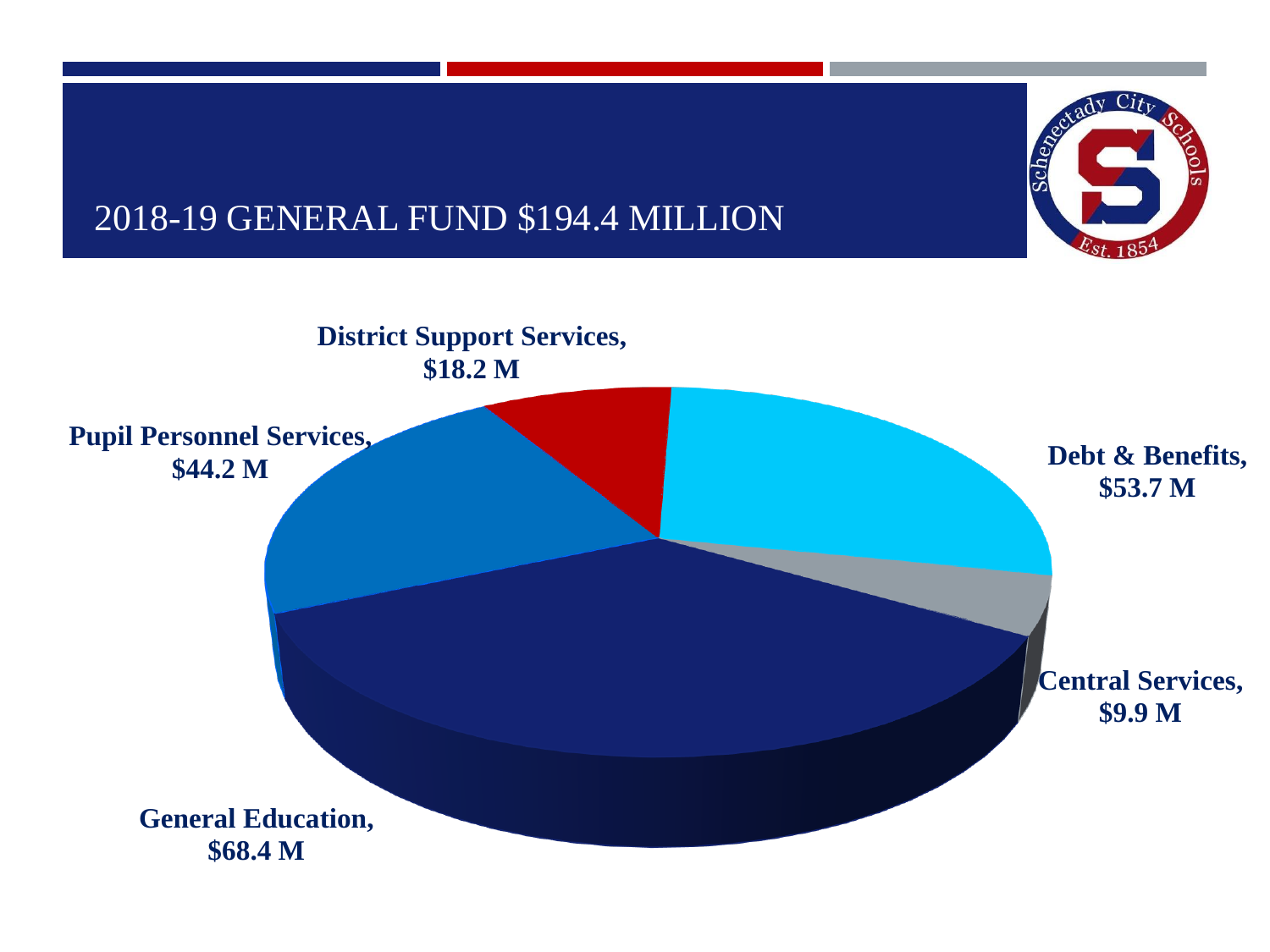## FOOD SERVICE FUND \$6.2 M



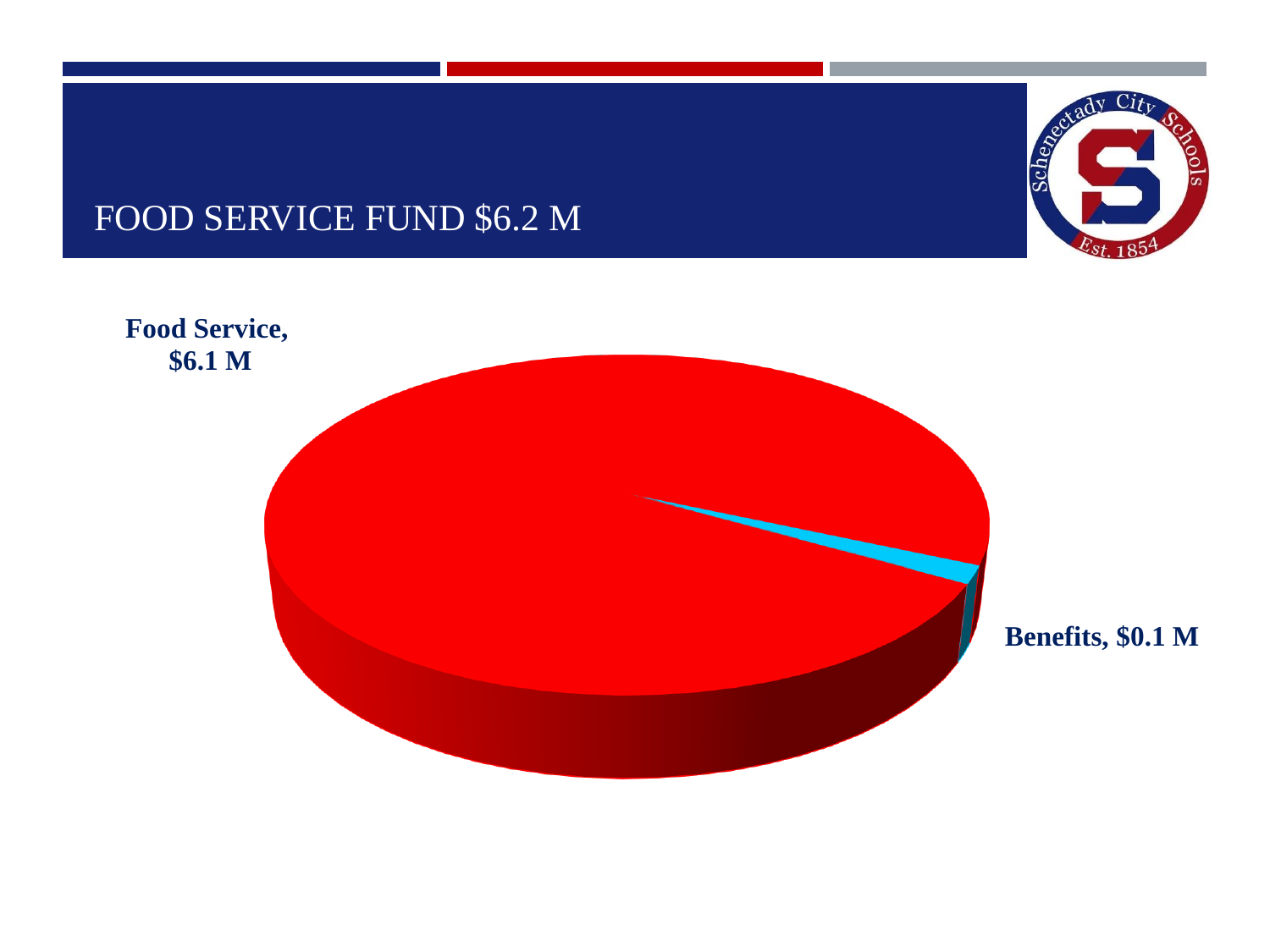## 2018-19 SPECIAL AID \$20.6 MILLION



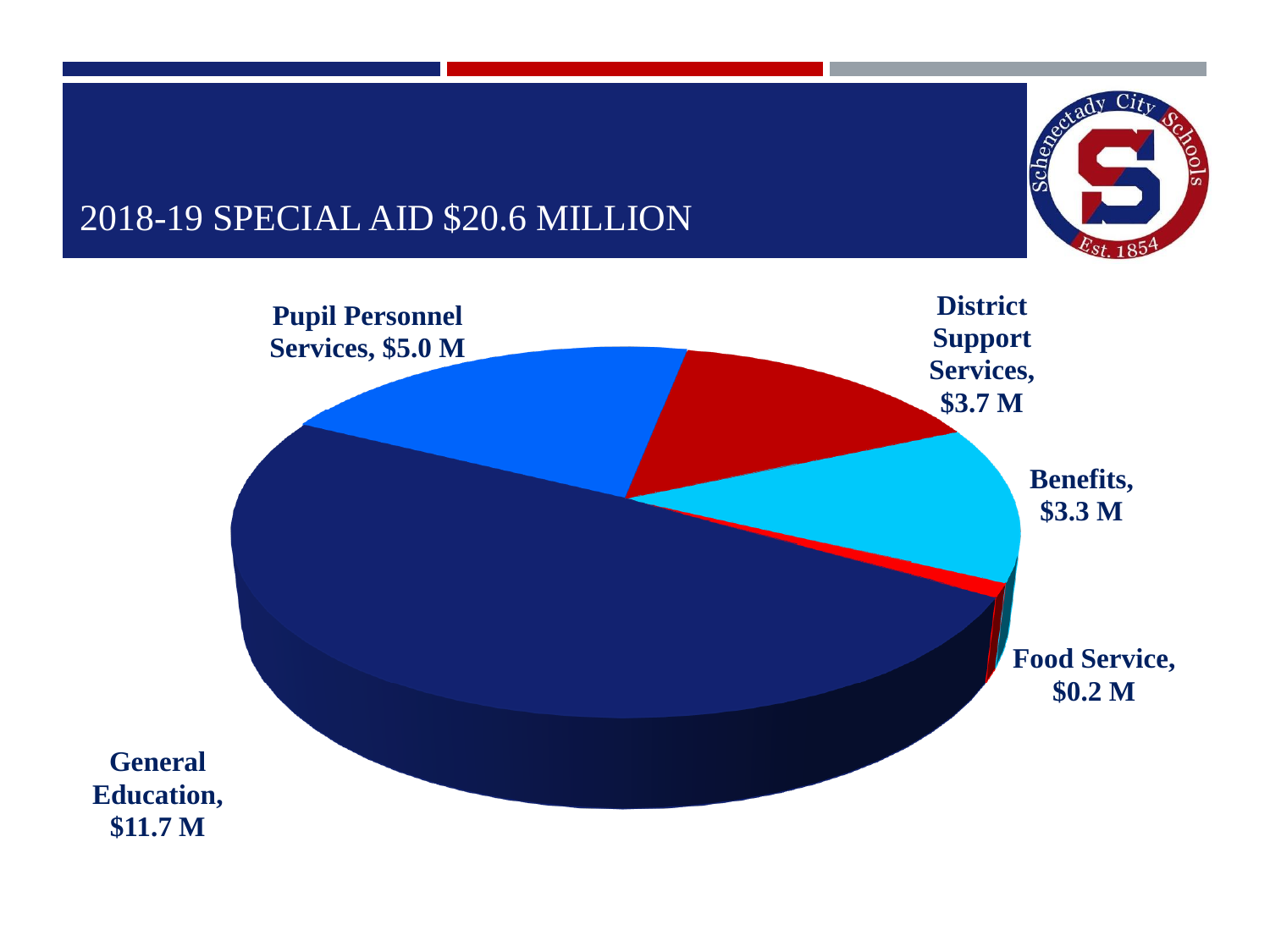

# GENERAL EDUCATION - \$11,739,399

| Grant                                                                      | <b>2018-19 Budget</b> | <b>Grant</b>                                                   | <b>2018-19 Budget</b> |
|----------------------------------------------------------------------------|-----------------------|----------------------------------------------------------------|-----------------------|
| $ESSA -$<br>Title IA, ID,<br><b>IIIA LEP.</b><br><b>IIIA</b> Immigrant, IV | \$6,116,176           | <b>Test Assessing</b><br><b>Secondary Completion</b><br>(TASC) | \$20,294              |
| School Improvement<br><b>Grant</b> (1003a)                                 | \$775,000 Perkins     |                                                                | \$118,849             |
| <b>School Improvement</b><br>Grant (Lincoln)                               | \$250,000             | <b>Incarcerated Youth</b>                                      | \$390,000             |
| <b>Math-Science</b><br>Partnership                                         | \$249,314             | Pre-Kindergarten<br>$(3 \text{ grants})$                       | \$3,819,766           |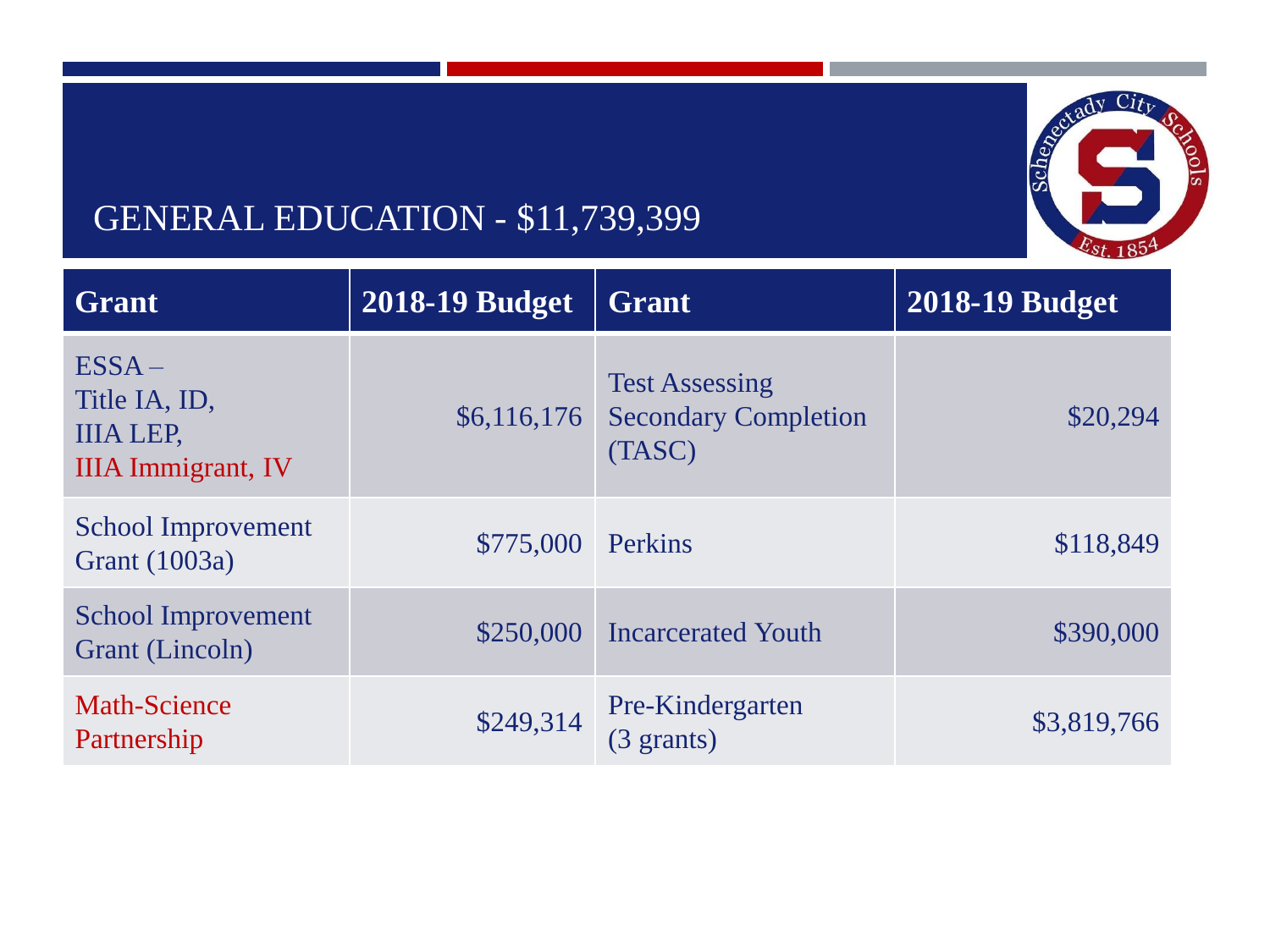

# PUPIL PERSONNEL SERVICES - \$4,968,201

| <b>Grant</b>                                                           | <b>2018-19 Budget</b> |  |
|------------------------------------------------------------------------|-----------------------|--|
| My Brother's Keeper – Family & Community<br><b>Empowerment Program</b> | \$149,995             |  |
| My Brother's Keeper – Challenge Grant                                  | \$48,171              |  |
| Individuals with Disabilities Education Act – Section 611              | \$2,708,193           |  |
| Individuals with Disabilities Education Act – Section 619              | \$197,203             |  |
| <b>McKinney Vento</b>                                                  | \$40,000              |  |
| <b>Summer Programs for Students with Disabilities</b>                  | \$1,750,000           |  |
| Promise                                                                | \$74,639              |  |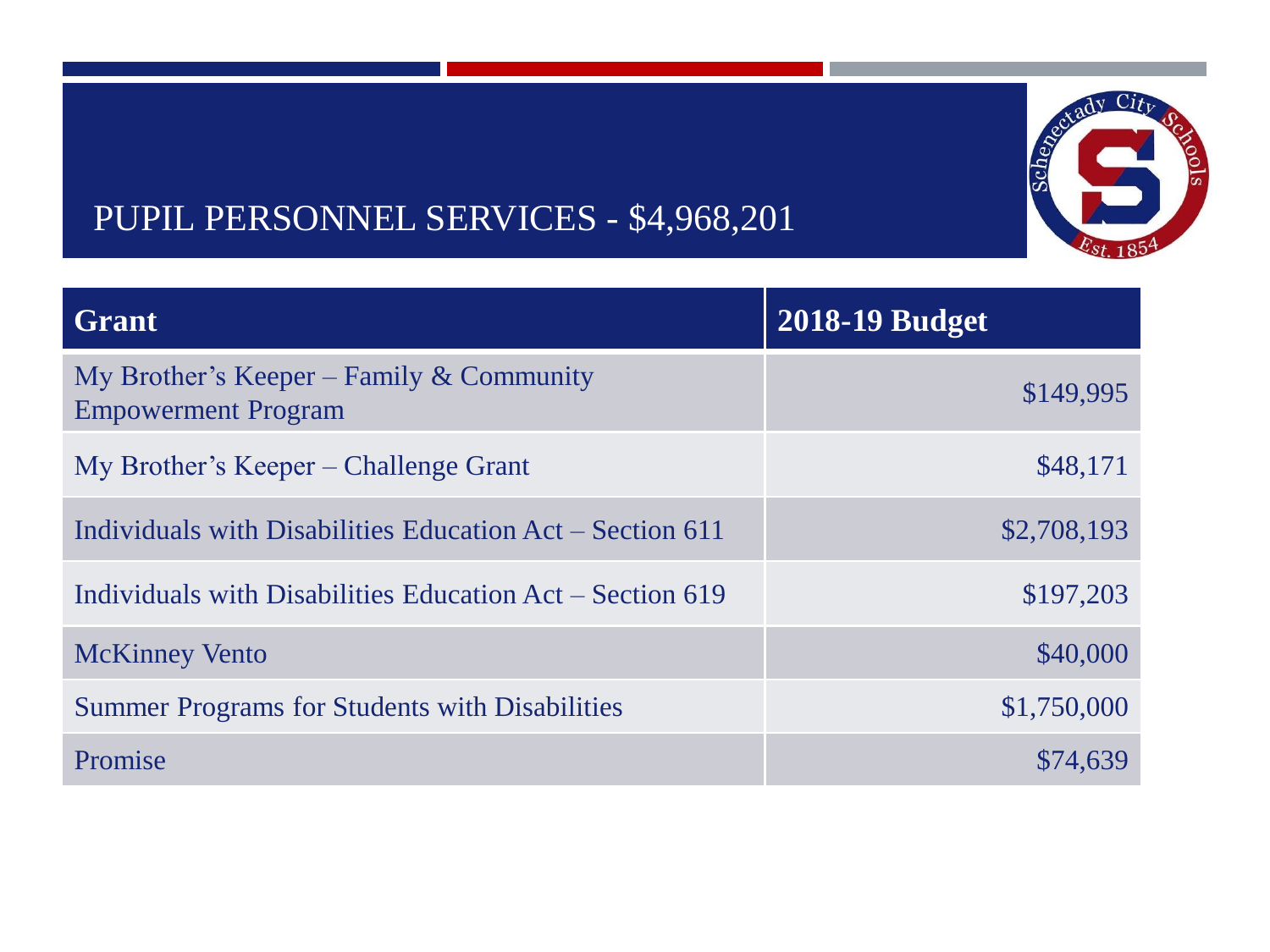# 2018-19 DISTRICT SUPPORT SERVICES - \$3,923,568

| <b>Grant</b>                                         | <b>2018-19 Budget</b> |
|------------------------------------------------------|-----------------------|
| 21 <sup>st</sup> Century Community Learning Centers  | \$1,200,000           |
| <b>Teachers of Tomorrow</b>                          | \$318,000             |
| <b>Fresh Fruits and Vegetables Grant</b>             | \$228,060             |
| <b>Records Management Grant</b>                      | \$32,055              |
| Teachers' Center                                     | \$22,271              |
| <b>Employment Preparation</b>                        | \$1,098,275           |
| <b>Title IIA</b>                                     | \$704,807             |
| STOP (School Violence and Threat Assessment Program) | \$27,600              |
| Model P-20 (Partnership for Principal Preperation)   | \$292,500             |